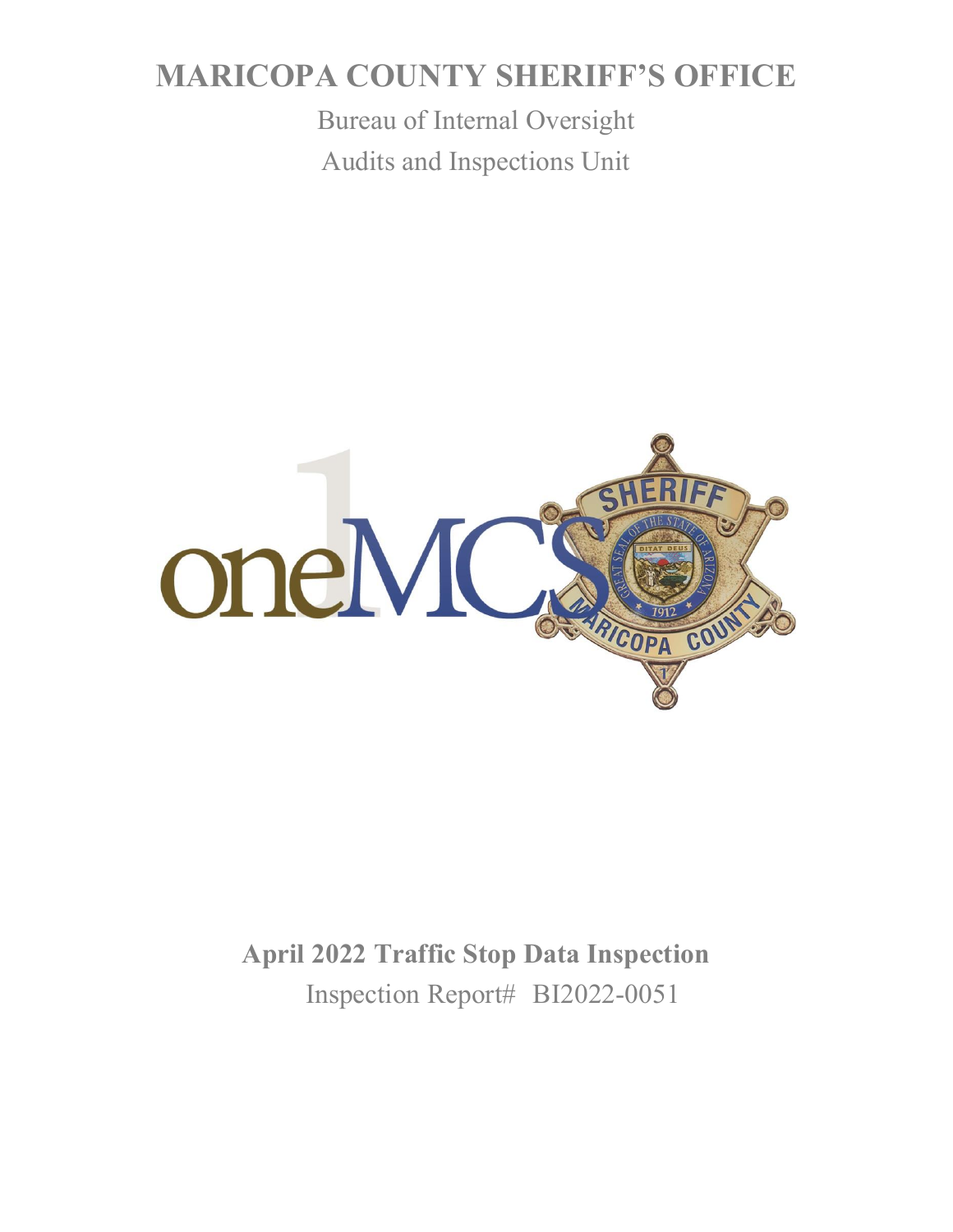### **Background:**

The Audits and Inspections Unit (AIU) of the Bureau of Internal Oversight (BIO) inspects Traffic Stop Data collected in the TraCS system on a monthly basis. The purpose for the inspection is to ensure compliance with Office policies and to promote proper supervision. A total of 35 traffic stops are selected each month for review. To achieve inspection results the inspector will utilize the TraCS system, JWI, I-Net Viewer, Body-Worn Camera video, (www.Evidence.com), and Communication Recordings. These entries will be uniformly inspected utilizing a matrix developed by the Bureau of Internal Oversight. Additionally, a JWI inquiry will be made on all deputies involved in the traffic stop, if needed, to determine if a license and/or warrants check was run during the stop.

#### **Matrix Procedures:**

Utilize the *Traffic Stop Data Matrix* to inspect and ensure each traffic stop reviewed is within compliance with Office policies. Each Matrix Inspection Element is listed below in the results section of this report.

### **Criteria:**

- ➢ MCSO Policy EA-3, Non-Traffic Contacts
- ➢ MCSO Policy EA-11, Arrest Procedures
- ➢ MCSO Policy EB-1, Traffic Enforcement, Violator Contracts, and Citation Issuance
- ➢ MCSO Policy EB-2, Traffic Stop Data Collection
- ➢ MCSO Policy EB-11, Vehicle Impound 3511
- ➢ MCSO Policy GE-3, Property Management and Evidence Control
- ➢ MCSO Policy GJ-3, Search and Seizure
- ➢ MCSO Policy GJ-35, Body Worn Cameras
- ➢ MCSO Policy GF-3, Criminal History Record Information and Public Records
- ➢ MCSO Policy CP-1, Use of Force
- ➢ MCSO Policy CP-2, Code of Conduct
- ➢ MCSO Policy CP-5, Truthfulness
- ➢ MCSO Policy CP-8, Preventing Racial and Other Bias Based Profiling
- ➢ Briefing Boards: 09-31, 14-12, 15-04, 17-14, 17-43, 18-12, 18-15

### **Conditions:**

The MCSO reviewed 35 randomly selected traffic stops made during the month of April 2022. Additionally, 10 of the 35 were selected for Body-Worn Camera review.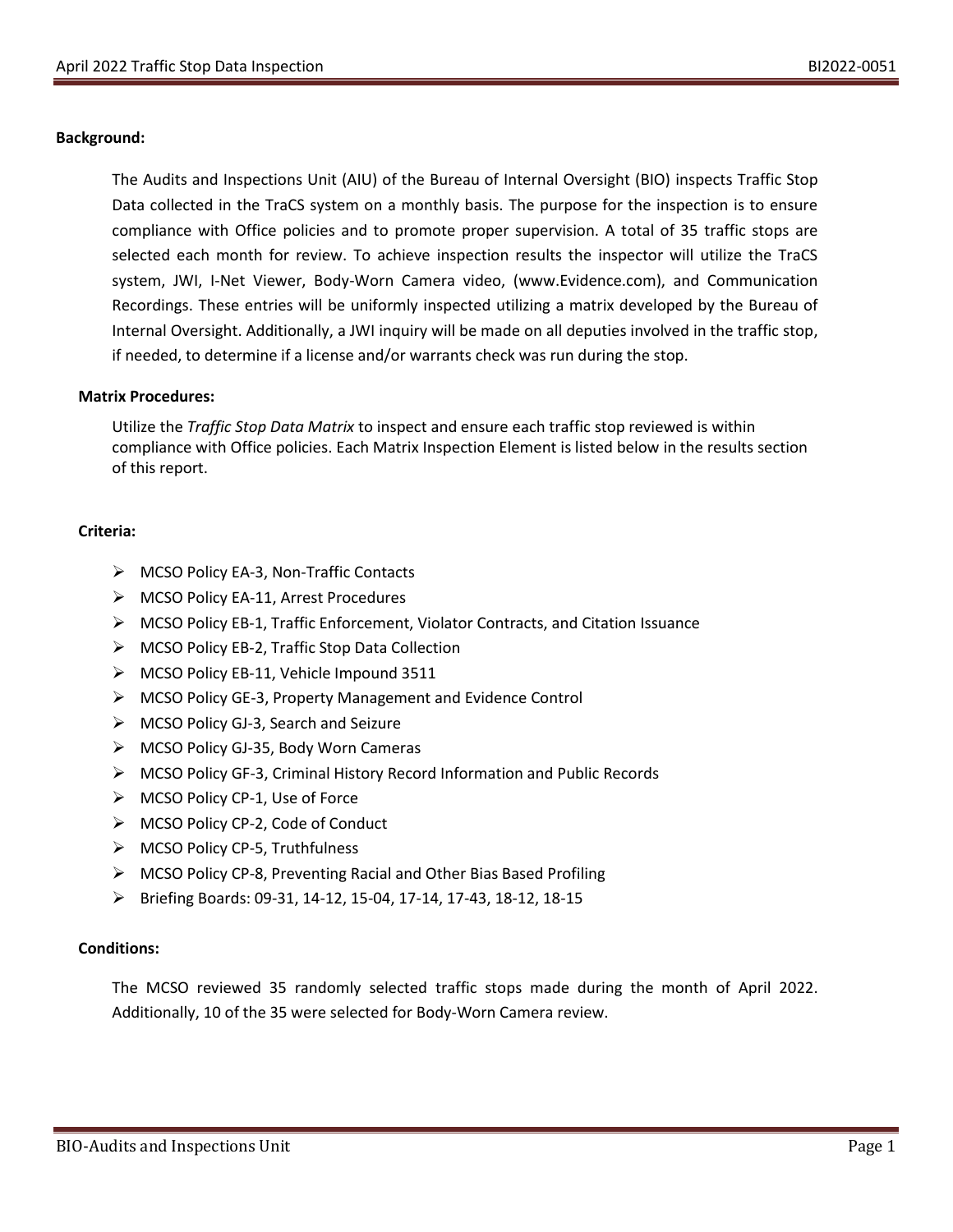### **Results:**

Each Traffic Stop will be counted as one inspection and all applicable matrix criteria inspection points will factor into an over-all compliance score. Example: If one Traffic Stop contains 37 inspection points (6 not applicable) and 2 deficiencies it will count as one Traffic Stop Inspection with a compliance score of 94.00%. The over-all compliance score for the monthly inspection will be the average score of the 35 stops reviewed.

The compliance rates of the provided traffic stop sample, utilizing the 37-inspection criterion, resulted in an overall average compliance rate of **99.70%** for April of 2022, as illustrated in the graph below.



| <b>Matrix Inspection Elements</b>                      | Not in<br>Compliance | <u>In</u><br>Compliance | <b>Total</b> | Compliance<br>Rate |
|--------------------------------------------------------|----------------------|-------------------------|--------------|--------------------|
| Event number matches all forms                         | 0                    | 35                      | 35           | 100%               |
| Incident report number matches on all applicable forms | 0                    | 35                      | 35           | 100%               |
| Event type matches all forms and CAD                   | 0                    | 35                      | 35           | 100%               |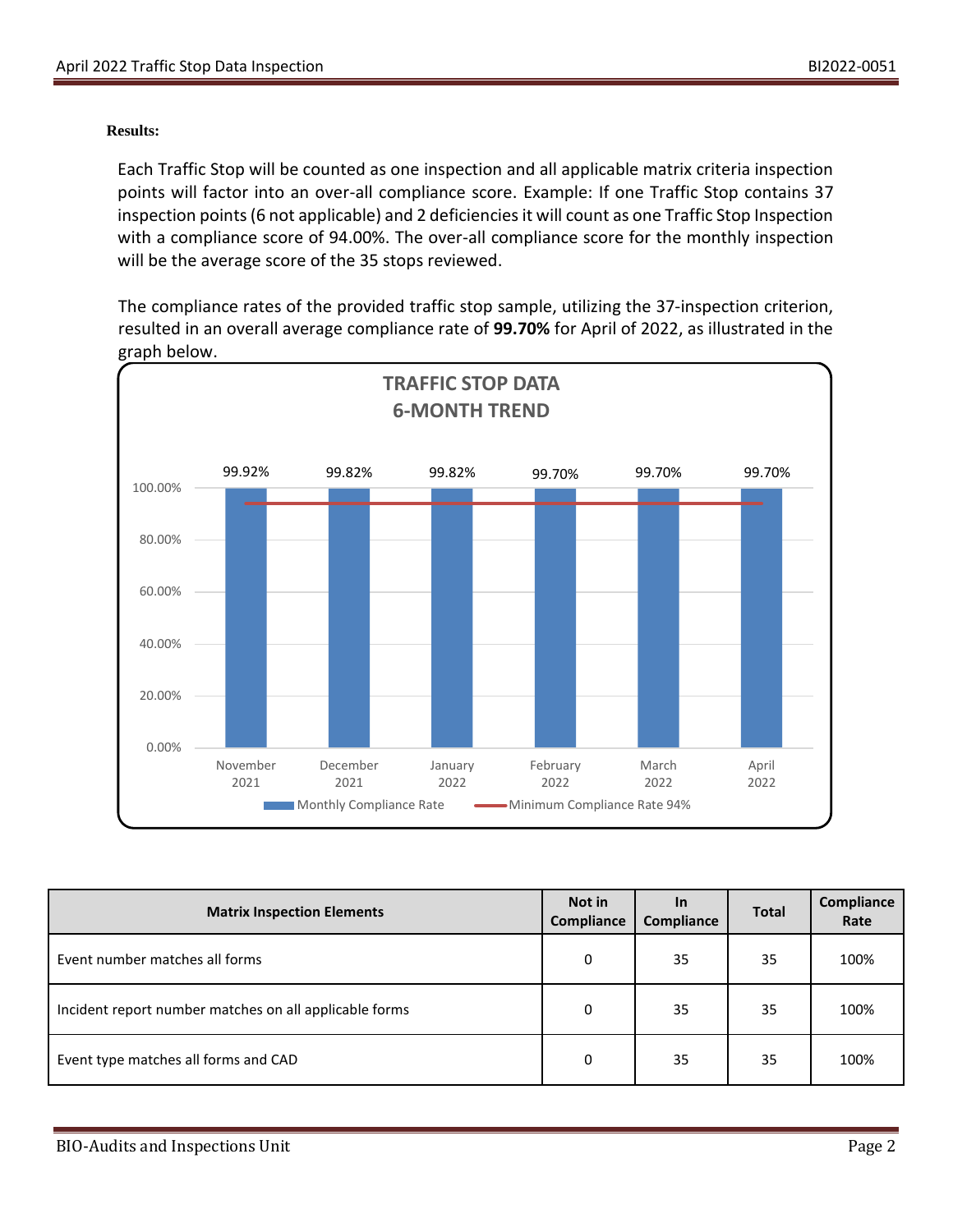| Stop time and end time matches all applicable forms (Within 5 minutes)                                                    | 0 | 35 | 35 | 100% |
|---------------------------------------------------------------------------------------------------------------------------|---|----|----|------|
| Arrest documented in CAD and matches all applicable forms                                                                 | 0 | 35 | 35 | 100% |
| Arrest time documented in CAD and matches all applicable forms                                                            | 0 | 35 | 35 | 100% |
| Transport time of arrestee matches CAD and all applicable forms                                                           | 0 | 35 | 35 | 100% |
| Primary unit BWC active at time of stop per VSCF                                                                          | 0 | 35 | 35 | 100% |
| Primary unit vehicle number and call sign match CAD                                                                       | 0 | 35 | 35 | 100% |
| 2 <sup>nd</sup> person in primary unit matches CAD and all applicable forms                                               | 0 | 35 | 35 | 100% |
| 2 <sup>nd</sup> person in primary unit has active BWC and is documented in all<br>applicable forms                        | 0 | 35 | 35 | 100% |
| Additional units on scene match CAD and all applicable forms                                                              | 1 | 34 | 35 | 97%  |
| Location of traffic stop match CAD and all applicable forms                                                               | 1 | 34 | 35 | 97%  |
| City/Area of violation and stop location match CAD and all applicable forms                                               | 0 | 35 | 35 | 100% |
| Conclusion of contact (i.e. warning, citation, incidental contact form) match<br>CAD disposition and all applicable forms | 0 | 35 | 35 | 100% |
| Reason no action was taken matches CAD and documented as appropriate                                                      | 0 | 35 | 35 | 100% |
| Citation/Warning number matches VSCF                                                                                      | 0 | 35 | 35 | 100% |
| Violators license plate matches CAD/VSCF/Citation/Warning                                                                 | 0 | 35 | 35 | 100% |
| Number of occupants in violators vehicle is accurately documented on VSCF                                                 | 1 | 34 | 35 | 97%  |
| Contact with passengers made and reasoning for contact documented on<br><b>VSCF</b>                                       | 0 | 35 | 35 | 100% |
| Reason for stop documented in CAD and all applicable forms                                                                | 0 | 35 | 35 | 100% |
| Was reason for stop documented on citation/warning                                                                        | 0 | 35 | 35 | 100% |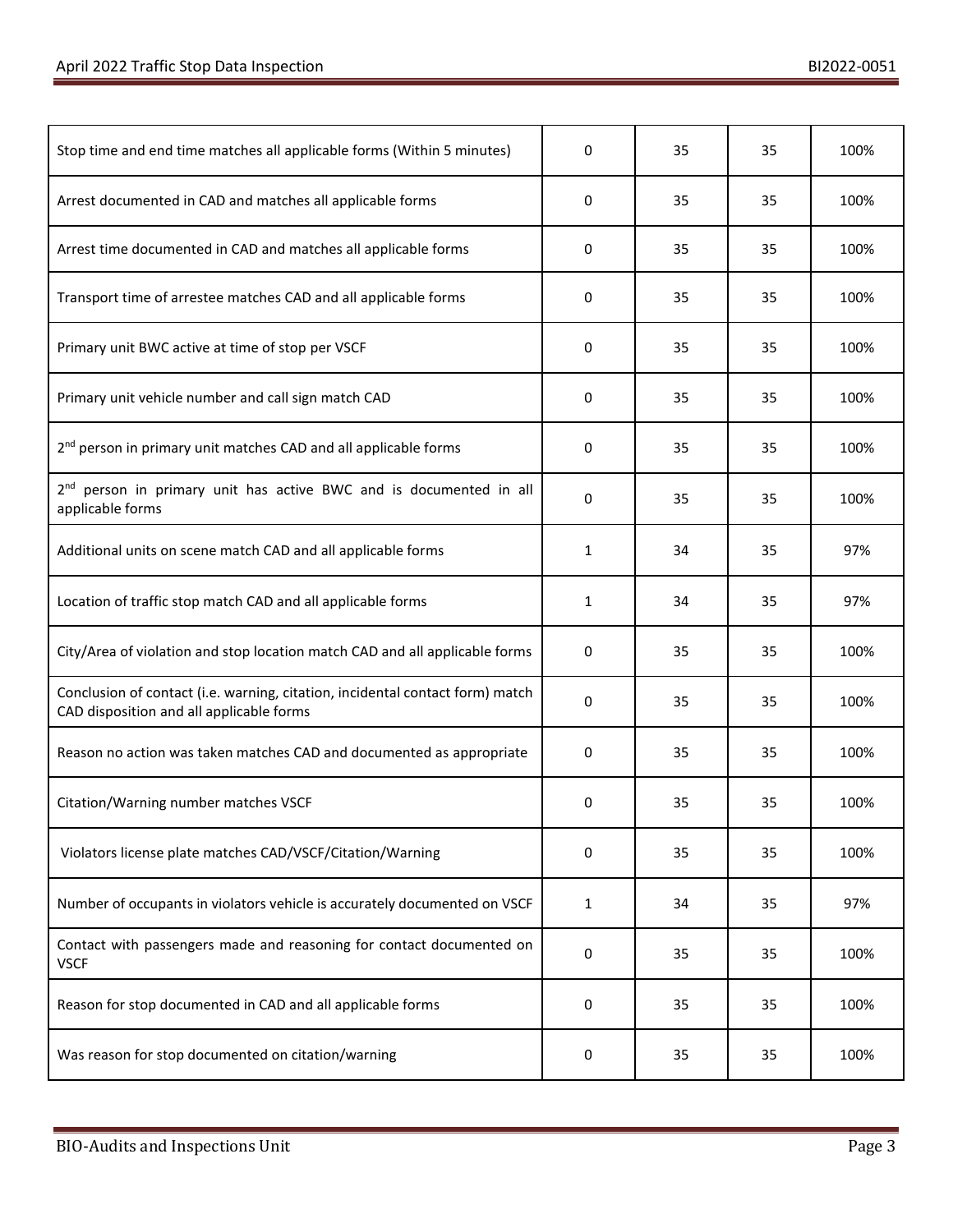| Does violators information on citation/warning match VSCF                                       | 0            | 35 | 35 | 100% |
|-------------------------------------------------------------------------------------------------|--------------|----|----|------|
| Was immigration status questioned of violator or passengers                                     | 0            | 35 | 35 | 100% |
| Does pre stop and post stop race/ethnicity information match<br>citation/warning and VSCF       | 0            | 35 | 35 | 100% |
| Was search conducted of violator or vehicle and documented on VSCF and<br>all applicable forms  | 0            | 35 | 35 | 100% |
| Were items seized as a result of the contact and documented on VSCF and<br>all applicable forms | 0            | 35 | 35 | 100% |
| Was the stop extended and if so documented in CAD and VSCF and all<br>applicable forms          | $\Omega$     | 35 | 35 | 100% |
| Was violator arrested and documented on VSCF and all applicable forms                           | 0            | 35 | 35 | 100% |
| Was incidental contact form completed when appropriate                                          | 0            | 35 | 35 | 100% |
| Verify video was available                                                                      | 0            | 10 | 10 | 100% |
| Determine if deputy recorded the traffic stop in its entirety                                   | 0            | 10 | 10 | 100% |
| Verify all information on traffic stop data forms match Body-Worn Camera<br>video               | 0            | 10 | 10 | 100% |
| Determine if camera was activated when decision to make the stop was<br>made                    | 0            | 10 | 10 | 100% |
| Review incident video footage to ensure deputies adhere to all MCSO<br>Policies                 | $\mathbf{0}$ | 10 | 10 | 100% |
| Verify all forms are complete                                                                   | 0            | 35 | 35 | 100% |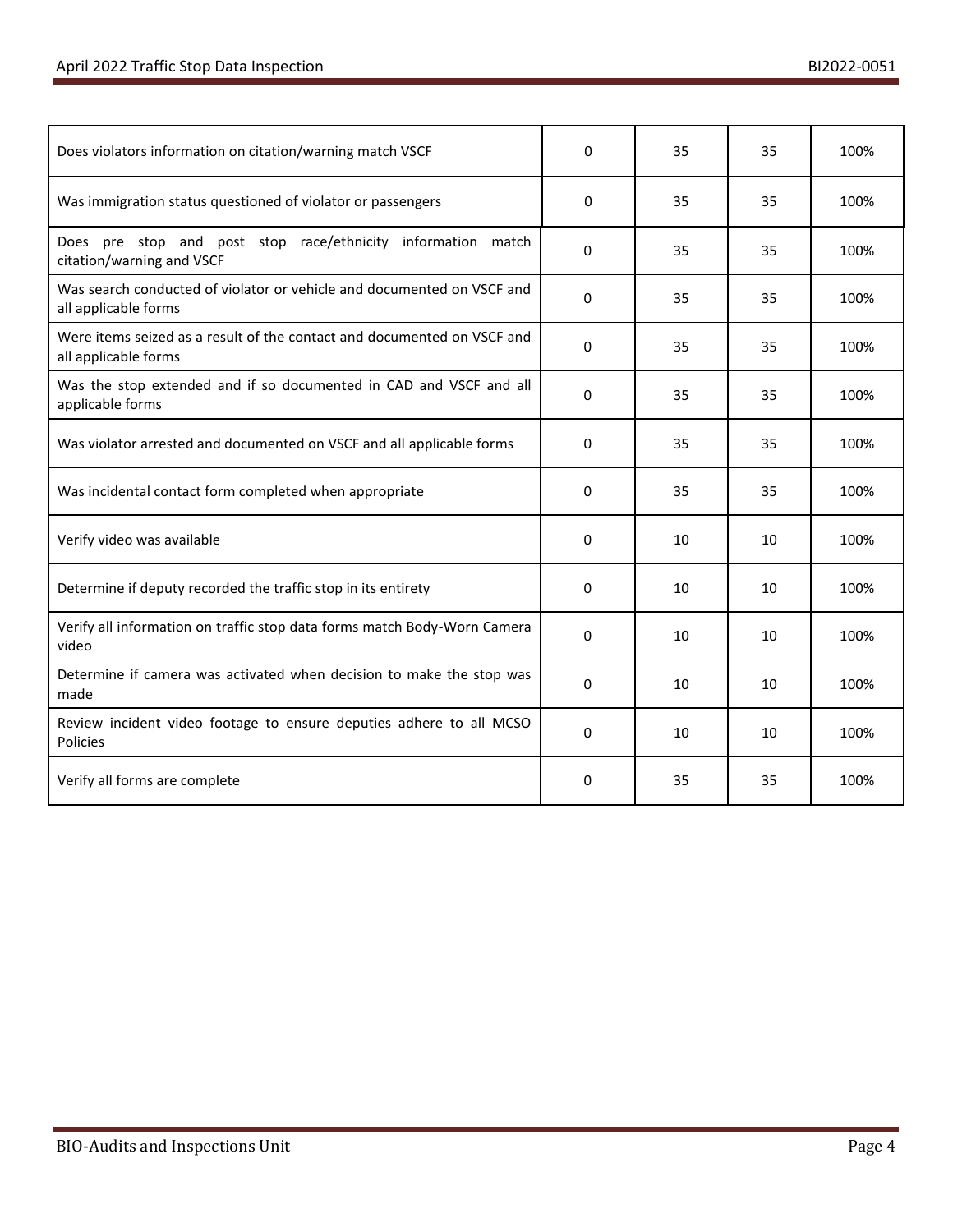The inspector found the following potential deficiencies during the inspection:

### District 2 (1 BIO Action Form):

# Compliance Deficiency

| <b>District/Division</b>                                                                                                                                                                                                                                                                                                                             | <b>Incident Number</b> | <b>Sworn Employee</b> | <b>Current Supervisor</b> | <b>Current Commander</b> |  |
|------------------------------------------------------------------------------------------------------------------------------------------------------------------------------------------------------------------------------------------------------------------------------------------------------------------------------------------------------|------------------------|-----------------------|---------------------------|--------------------------|--|
| District 2                                                                                                                                                                                                                                                                                                                                           | MC22056416             | Deputy                | Sergeant                  | Captain                  |  |
| <b>Deficiency</b>                                                                                                                                                                                                                                                                                                                                    |                        |                       |                           |                          |  |
| Deputy documented "1" for "Number of Occupants" in violators vehicle but indicates in the "Comments" section of the<br>VSCF "several individuals, possibly juveniles ran out of the vehicle." (Policy EB-1.14.A.6)<br>Note: BWC footage was viewed and multiple subjects could be seen around the violator's vehicle but no one was seen<br>running. |                        |                       |                           |                          |  |
| **Employee has 1 previous BAF for Traffic Stop Data Inspection (BAF2021-0275)**                                                                                                                                                                                                                                                                      |                        |                       |                           |                          |  |

### District 3 (2 BIO Action Forms):

# Compliance Deficiency

| <b>District/Division</b>                                                                                     | <b>Incident Number</b> | <b>Sworn Employee</b> | <b>Current Supervisor</b> | <b>Current Commander</b> |
|--------------------------------------------------------------------------------------------------------------|------------------------|-----------------------|---------------------------|--------------------------|
| District 3                                                                                                   | MC22069820             | Deputy                | Sergeant                  | Captain                  |
| <b>Deficiency</b>                                                                                            |                        |                       |                           |                          |
| Deputy documented "0" for "Total Number of Additional Deputies and/or Posses on Scene." (Policy EB-1.14.A.1) |                        |                       |                           |                          |
| Note: BWC shows an additional deputy on scene of the traffic stop.                                           |                        |                       |                           |                          |

# Non-Compliance Deficiency

| <b>District/Division</b>                                                                           | <b>Incident Number</b> | <b>Sworn Employee</b> | <b>Current Supervisor</b> | <b>Current Commander</b> |
|----------------------------------------------------------------------------------------------------|------------------------|-----------------------|---------------------------|--------------------------|
| District 3                                                                                         | MC22069820             | Deputy                | Sergeant                  | Captain                  |
| <b>Deficiency</b>                                                                                  |                        |                       |                           |                          |
| Deputy did not complete an Assisting Deputy & Body Worn Camera Log. (Policy EB-2.2.E)<br>$\bullet$ |                        |                       |                           |                          |
| Deputy did not advise MCSO dispatch of being on scene of the traffic stop. (Policy GI-1.8.E)       |                        |                       |                           |                          |